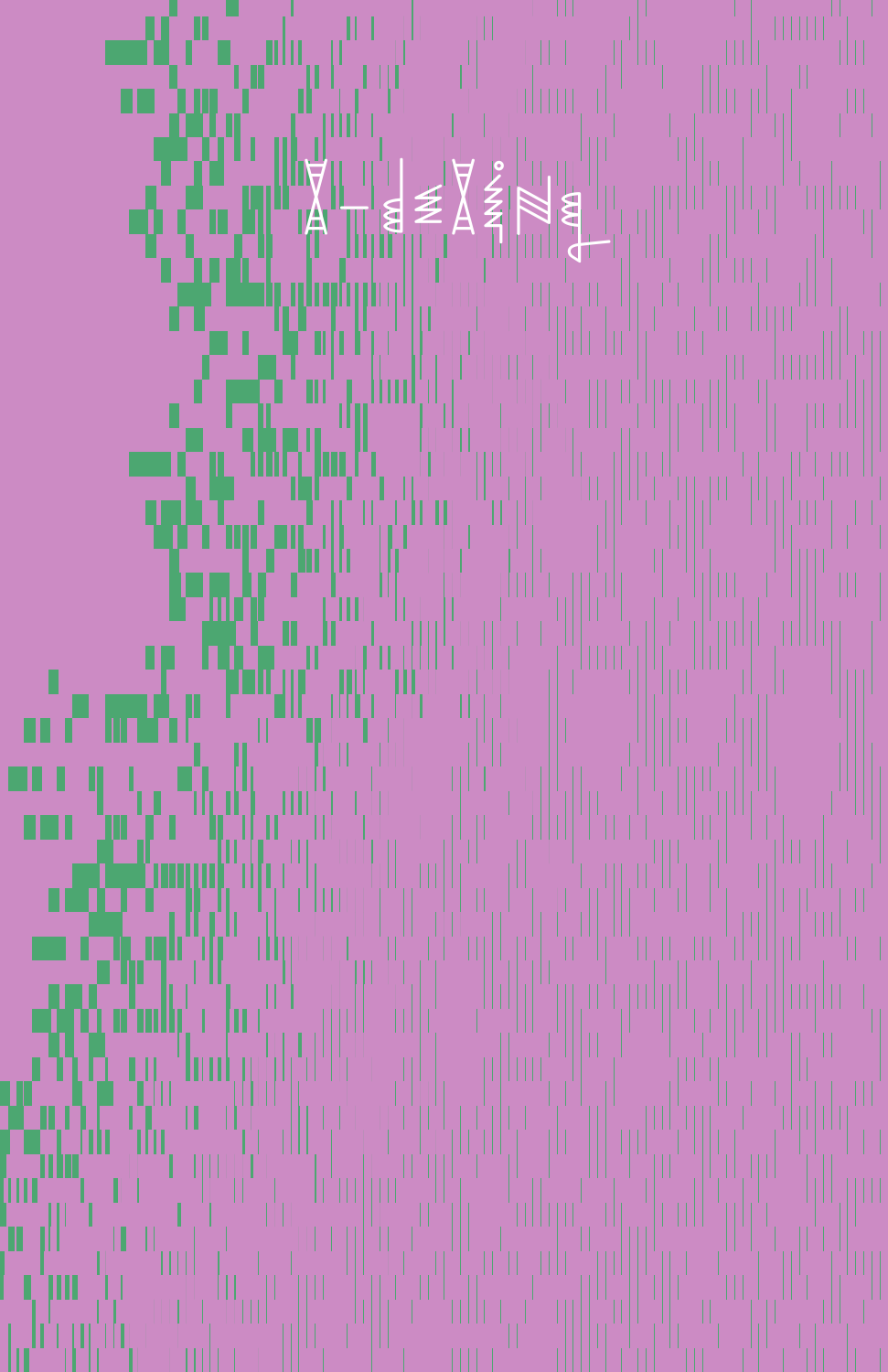$X-\xi \xi X^2 + \xi$ 

X-dexing is a mode of navigation with an open number of trajectories. It attends to transversal aspects in- -between multiple materials, making common grounds or tensions emerge. In a play on the way "indexing" produces, registers and categorises relations from the assumed possibility of having an overview, "x-dexing" is first of all an invitation to an engaged reading from the sides-andthrough. Reading here is considered as a practice of handling and mishandling; it includes attention, invention, affection, and projection. Xdexing is transformative and in a two-way manner intimately connected to the material it is applied to: the x-dex is influenced by the material itself, but provokes an effect on it as well.

If "indexing" would be about gaining *access* through the illusion of completeness, the x-dex is about situated unfoldings, about letting go of fixitude and about handing over for a little longer; a form of generative relationality that is not providing with control nor indication, but a sort of playfulness and imaginative re-entanglement. Perspectives, feelings, aesthetics or uneasiness are not only brought to the table by the agents that share materials, but by

the emergent x-dexer as well. Together they contribute to an explicit toolset for handling difference patterns, operate with worldly absences, and score open questions.

X-dexing emerged as a relational device to structure relations between objects, questions and events in a way that is not closed or fixed. Included in this x-dex are handles, forms, scores and traces that do not represent nor try to give an overview of the material, even if they speak about it in many ways. They act as departure points, a proposition to traverse the materials as a new making, an invitation to return to, relearn from, operate otherwise and iterate elsewhere.

### $H$ ANDLES

The format of the *handle* refers (amongst others) to computer programming where a handle is used as an abstract reference to a resource which is taken care of elsewhere. therefore allowing to connect to previous locations and temporalities. At the same time, the handles are departure points or anchors from where a contributor could evoke ideas that specifically attend to questions about working together, tensions of collectivities, or materialities of creative work.

Each handle catalyzes a cluster of questions: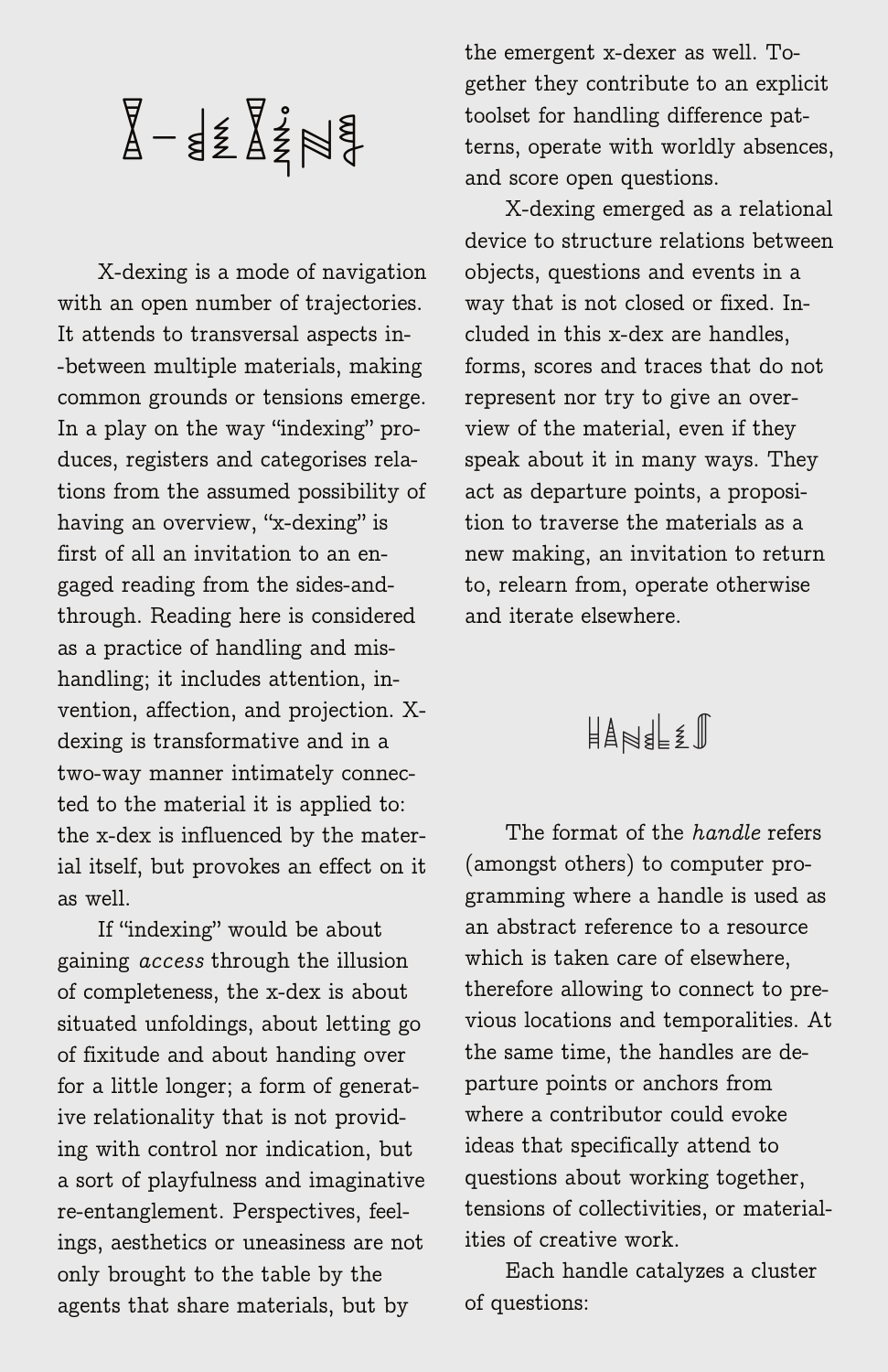#### Handle 1

#### *Time*

Which are the temporalities involved in your subject area? What time formations do you encounter, such as the durings, the afters, the befores, the alreadies?

### Handle 2

*We*

How is a sense of "we" emerging, being delimited, problematized and/or reclaimed? What are the limits, the modes and the genealogies of those we's?

#### Handle 3

*How*

What material and semiotic possibilities or tools do you encounter? How are they articulated, how do they function and which interdependencies are made evident?

#### Handle 4

*Transitions*

What happens in moments for/of transition, mutation, rearrangement, handing over or taking on?

### FORAM

*Forms* are used to attend to visual and textual appearance in the materials.

*Curves*: Tracing the curves that are significant for a contribution. Curves can be visually present but can also appear in other forms, for example textual or temporal curves.From the curves of a typographic word to those that connect images or metaphors, there is a rich intertwining of curved lines in there.

*Colors*: Engaging with colors that are telling, develop a specific meaning, or play a specific role in the contribution. Actions can include finding colors, injecting color, combining colors, etc. Or: use chosen colors to highlight, cross over, link or annotate.

*Text*: Engaging with the contributions textually through one of the following text-based formats: anecdotes, questions, tags or glossary entries. Text can be used to write under, aside or on top. It can also be rearranged differently, to combine textualities of different parts; or deepened in the form of questions, explanations, counterpoints etc.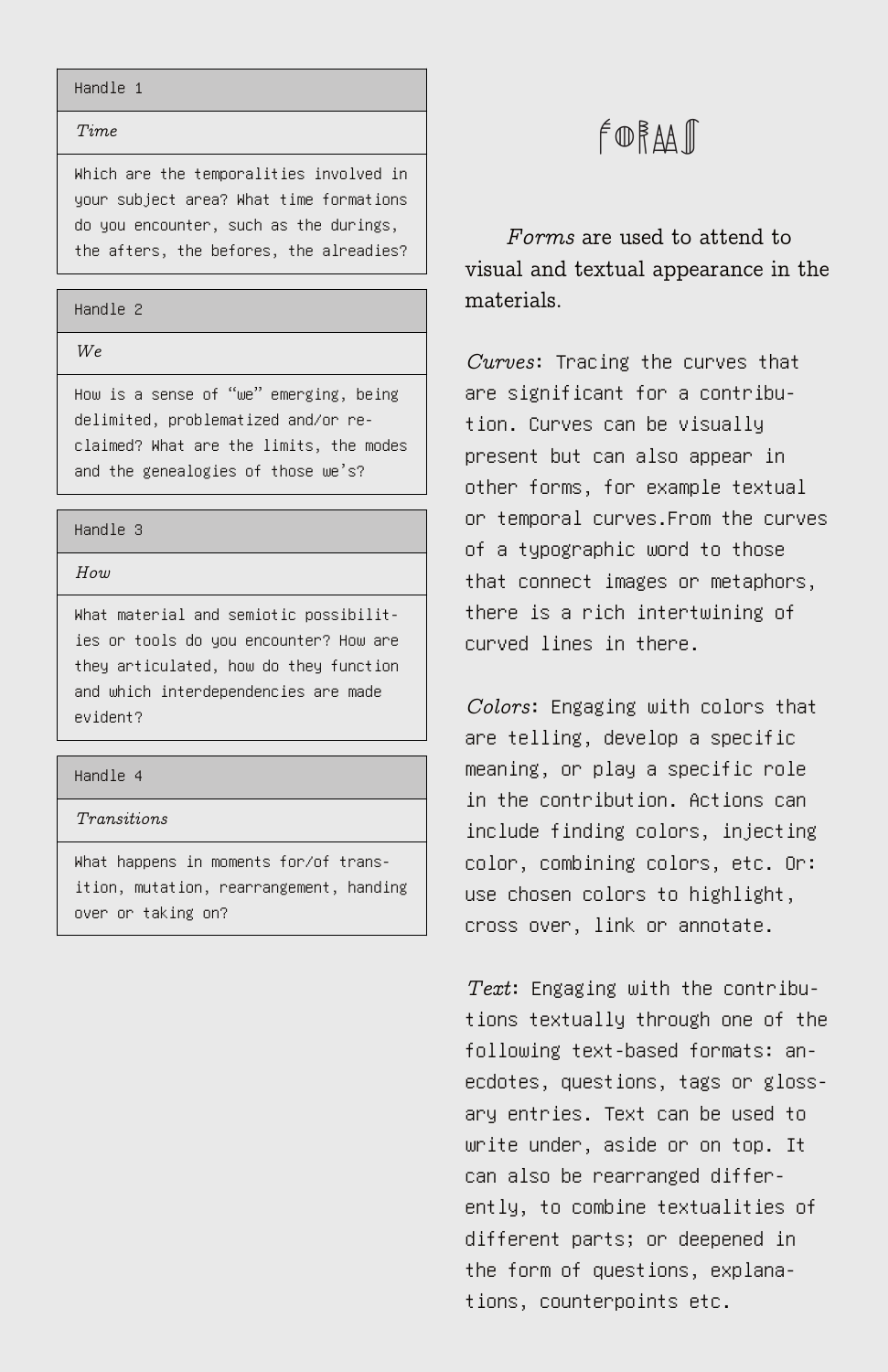*Absences*: Checking what is missing, and noting or signaling it. Absences can also be reclaimed.

### $FRAE$

Traces are rich-media marks left by the operator of the x-dex, a pile of sketches, scripts or ideas from a moment of x-dexing. They have functioned as temporary utilities for the x-dexer, as processing tools to support the writing of a score.

## $\mathbb{R}$  $\in$   $\mathbb{R}$  $\in$   $\mathbb{R}$

As specific instructions written by a group of x-dexers, *scores* attend to all materials with the tools and handles at hand.

# $H$   $W$   $\mathbb{F}$   $\mathbb{F}$   $\mathbb{F}$   $\mathbb{F}$   $\mathbb{F}$   $\mathbb{F}$   $\mathbb{F}$   $\mathbb{F}$   $\mathbb{F}$   $\mathbb{F}$   $\mathbb{F}$   $\mathbb{F}$   $\mathbb{F}$   $\mathbb{F}$   $\mathbb{F}$   $\mathbb{F}$   $\mathbb{F}$   $\mathbb{F}$   $\mathbb{F}$   $\mathbb{F}$   $\mathbb{F}$   $\mathbb{F}$   $\mathbb{F}$   $\mathbb{F$

X-dexing can happen in a concentrated manner, engaging with materials, given scores or invented ones, using these forms or others. But it can also be operated slowly, along time, in an ongoing manner. The following steps can be followed:

- Step 1: *select* a first element that you will fix for this round (a handle / a form / one of the materials)
- Step 2: *select* a second element that you will fix for this round (a handle / a form / one of the materials)
- Step 3: *select* a third element that you will fix for this round (a handle / a form / one of the materials)

Step 4: write a *score*

Step 5: operate and start *x-dexing*: make a trace